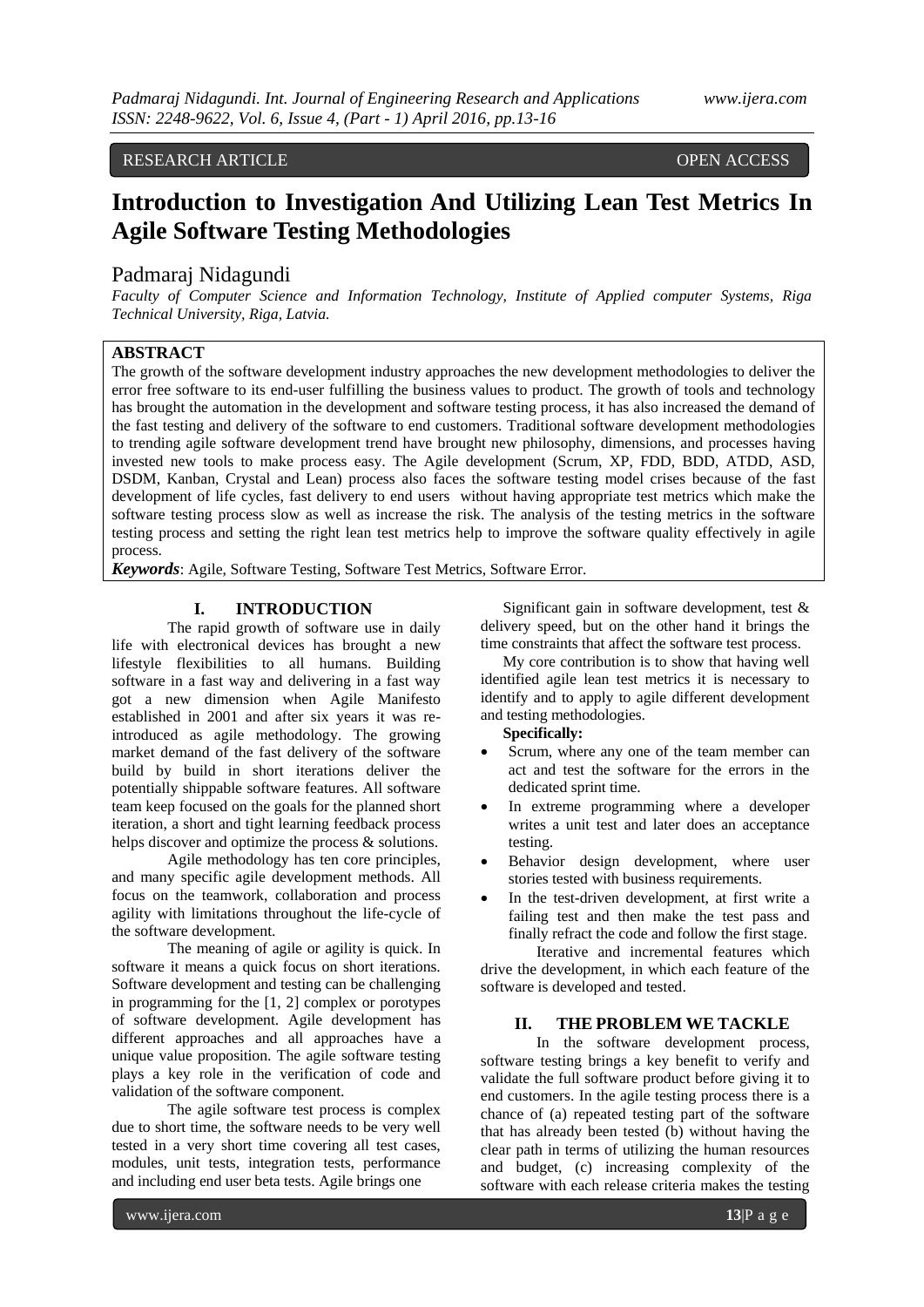process more intricate (e) and the testing project may be collapsed (f) the lack of the road map increases the risk in the testing process.

Traditional development is the waterfall software development methodology in which the software testing process comes to the focus on the very late stage and we have time a for test plan and build the strategy. In agile where requirements are changing more rapidly according to stakeholder wishes, in a short time testing needs to be carried out in the right way to deliver a good quality software.

In software testing life cycle, software needs to be tested in a different way such as in the case of unit testing, functional testing, performance testing, UI/UX testing..etc. The goal of the testing process is to improve the software quality in each iteration. In this process it's very important to build the list of key metrics list which helps to drive the test process in the right way with a high throughput.

My approach: In agile software testing process it is very important to test metrics needed to be identified as early, clearly and to be divided by test process, in agile where short iteration plays a key role where this approach can bring the significant value to improve the test process.



**Fig 1:** possible way of identifying test metrics in the test process.

# **III. IDENTIFYING THE RIGHT TEST METRICS**

Key metrics work as indicators to measure the performance of the software testing process and assist in the software development process to improve the software quality continuously. In the testing process the right metrics answer all questions to test software for the next stage. In agile it bridges the gap between project goal and actual result.

**Step 1:** Identifying the result/goal of the project. We must set the goal of products, for example either we test the software product in manual testing or use automation tools.

**Step 2:** Identifying the impact of the next level. If we use manual testing, what tools, skills, technology and how much human resource we need. **Step 3:** From step 2 we have already got basic metrics. They grow and at the same time it is at this stage that we can identify how to divide the project components (break a large system into a small one) in terms of architectural level. **Step 4:** Once you identified the software components, now classify the type of testing to create a baseline you want to perform on (functional, regression, smoke, API, security, other) **Step 5:** In functional, regression, smoke, API, security, other set the how many test cases you develop, execute and results out of them in agile environment.

**Step 6:** Establish the review process for these metrics to improve them time to time. The identification of the right test metrics create the loop feedback system that give the continuous input to the test team members to how they are progressing in each stage.

Let's focus on the identifying the most common defect-related terms in agile.

In agile we need to consider all the time how many errors and defects are found in the short cycle. As I have highlighted and showed in figure 1, the test metrics can be further divided into a more sub category on a deep level according to what kind of a test needed to be performed on the software application.

The deep level test metrics may be manual, automation, performance, unit, integration, and usability…etc kind of a test or more than this. As we know the agile development has different methodologies in itself and the goal is the same to first identify the right set of software metrics and the to keep measuring the results.

| Table I: identifying the common defect-related |  |  |  |
|------------------------------------------------|--|--|--|
| terms.                                         |  |  |  |
|                                                |  |  |  |

| <b>Terminology</b> | <b>Definition</b> | <b>Explanation</b> |
|--------------------|-------------------|--------------------|
| Error              | Find<br>an error  | Software<br>error  |
|                    | and run time or   | may be run time    |
|                    | after completing  | or when product    |
|                    | the product       | built              |
| Defects            | Variation<br>at   | It's a mismatch    |
|                    | intervals         | of<br>the<br>user  |
|                    | expected<br>and   | requirement        |
|                    | actual result     |                    |
| Software<br>Test   | Measure<br>the    | It is a scale for  |
| Metrics            | quality of<br>the | the measurement.   |
|                    | project           |                    |

#### **A.Test metrics formula generation**

In software development and testing industry there are different test metrics formula. They are used to evaluate the software quality process, but the goal is very identical - to keep the measurement of the software quality in order to get a deep insight of meaning full data, so use such data to improve the software testing process in each stage and give the right impact.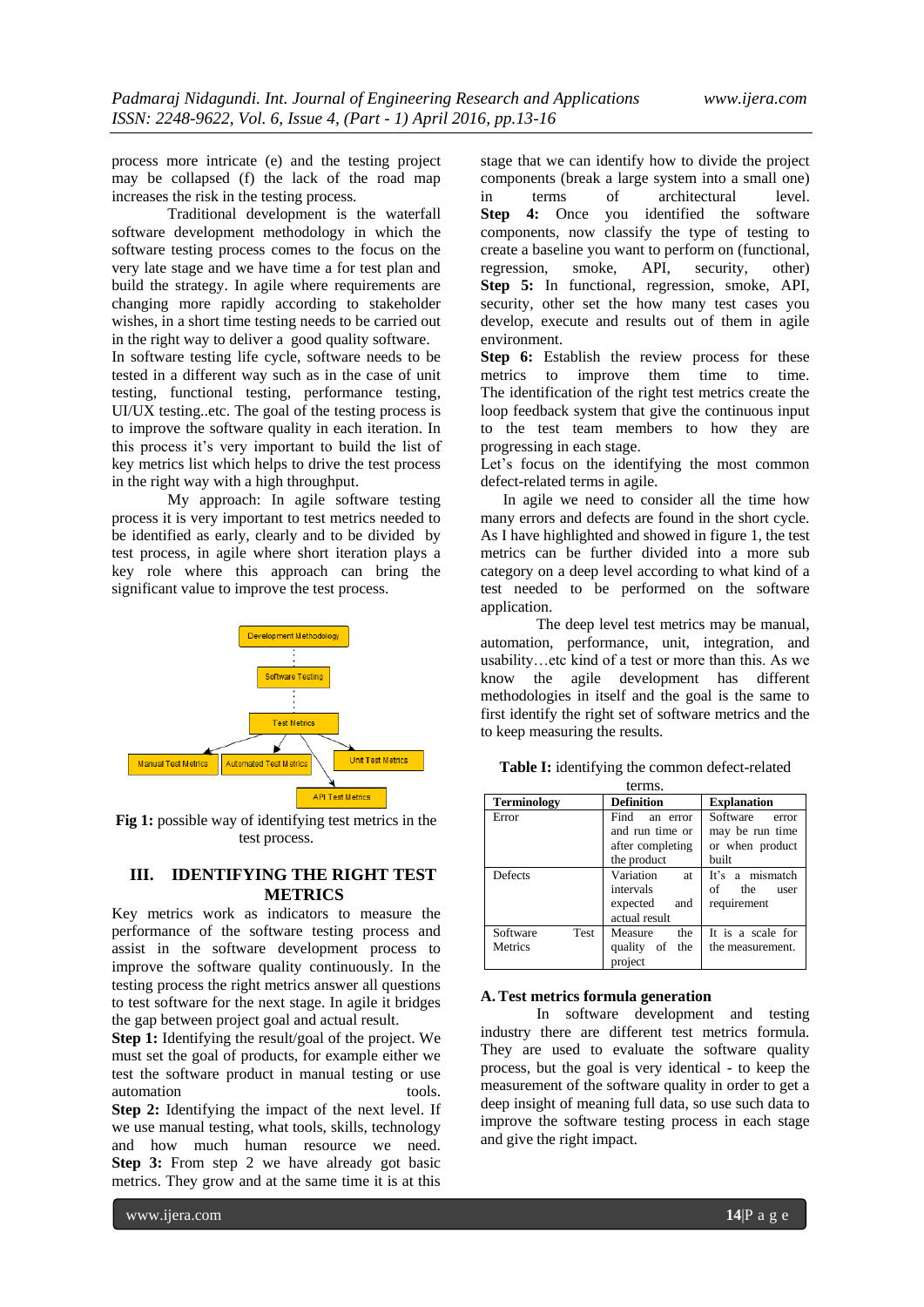## **B. Importance of classifying the right test metrics in agile**

The benefit of classifying the right test metrics should be more than what I have identified below here.

- To cover the agile manifesto 10 principles.
- To bring out the deep meaningful data from each testing activity in agile.
- To do the exact type of testing in short iteration.
- To identify' types of defects efficiently in each short iteration
- To have confidence in testing efforts

# **IV. INVESTIGATION AND UTILIZING LEAN TEST METRICS**

The term "lean" got more in the focus when in 1990 Toyota production system used it for a manufacturing plant, also known as a "lean manufacturing management philosophy". The term "lean" means elimination of waste.

Nowadays "lean" is a trending term in software development industry, lean is not applied only in management but also in software development. Most of the time the term "lean" was linked with six sigma principles, which is a combination of reduction of variation willing to solve the process and business problems. Testing is a process, and identifying the right test metrics is a key goal, my focus is more towards on how we can utilize the lean in principle and practice it to get the right test metrics in short iterations of the agile.

The main focused goal of lean is to improve the workflow and eliminate unusual activities. Lean manufacturing aims to eliminate seven different types of waste.

Now we can consider these seven terminologies, compare them and find out how we can adopt them in agile process.

1) Overproduction – in manufacturing and producing the item before it is needed to the customer.

Overproduction in agile testing - in short iteration is not focusing on what we need to test and spending more time on unnecessary things and over producing such as deep documentation. In reality we need light weight short documents for short iterations. Load testing took place for 1000 users, but according to the requirement in that iteration it is needed only for 10 users..etc. Possible test metrics – test strategy for iteration.

2) Waiting – in the production line goods are not moving from one place to another for waiting. Waiting in agile testing - agile focused on better collaboration, but still we can notice a tester is waiting for a proper test environment. A developer is waiting for a designer UI for the software application.

Possible test metrics – response metrics, volume measurements metrics, wait time metrics.

- 3) Transport It's a product cost incursion, in reality which add no value to the product. Transport in agile testing: spending more time on test meeting, without any agenda or early testing without of scope product features or start testing application when application features are half built. Possible test metrics – clearly define a test component for iteration.
- 4) Over processing using the complex or not a right process.

Over processing in agile testing: one must choose the right model for testing: manual testing or automation or mix of both. Which module of application we automate and which not is also important to specify.

Possible test metrics – test coverage for the iteration.

5) Inventory – work in progress or finished products not well processed directly lead towards the unnecessary inventory. Unnecessary inventory in testing –at the development stage testers are doing nothing, just waiting for the product ready to test. Possible test metrics – test resource planning for the iteration when a project is big and complex.

6) Overproduction – excess motion or overproduction. Overproduction in testing – not utilizing the proper resource or not planned well, so a test team is over testing on the early stage. Possible test metrics – proper test planning for the resources, boundary values for every iteration.

7) Defects – errors in a product. Defects in testing – we can identify them as defects found in the production by the end customer.

Possible test metrics – software defects found in each layer of the testing.

While we are identifying the lean seven muda noticed that, if we use these seven muda in a correct way in iteration, we lead towards the new test metrics in agile manifesto ten principles. The investigation of the metrics helps to improve the software quality as well as to increase the software defect traceability in in agile each iterations.

# **V. SOFTWARE TEST METRICS CLASSIFICATION**

In agile we clearly classify the lean test metrics in three category products, processes, and resources. The aim of the classification of the muda (waste) is to identify different possible test metrics in each process, how much accurate we will identify